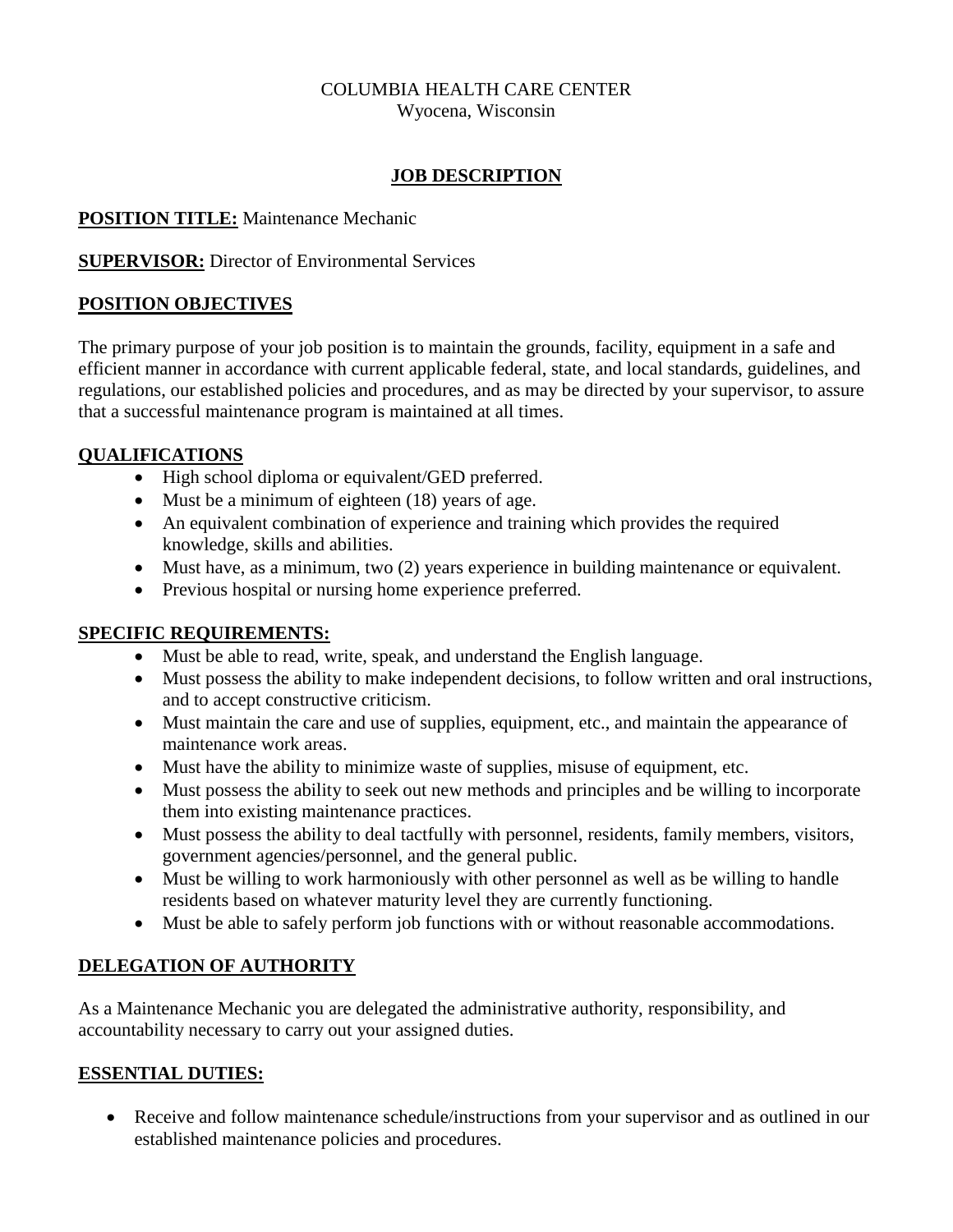- Assure that maintenance schedules are followed as outlines for respective shift or area.
- Completes the preventative maintenance inspections and recordkeeping functions of the department.
- Perform routine maintenance on grounds, parking areas, driveways, etc., by cutting, trimming, policing, sweeping, etc., as necessary/directed.
- Perform routine maintenance and repair on the facility and equipment to include plumbing, painting, plastering, electrical, carpentry, mechanical, etc., as directed, in accordance with established procedures.
- Replace burned out light bulbs, to include, exit lights, overhead lights, fluorescent lights, room call lights, etc., and perform cleaning duties wherever necessary.
- Service heating and cooling units/systems, as specified by the manufacturer, and in compliance with established policies and procedures.
- Replaces defective electrical switches and other fixtures.
- Performs mechanical and electrical repairs on equipment.
- Perform unscheduled maintenance tasks as directed.
- Delivers merchandise to different departments, picks up parts and installs or assists in the installation of parts; moves furniture, file cabinets, and other office equipment.
- Completes assigned projects as directed by the Supervisor and/or Administrator
- Other related duties as may become necessary or as directed by your supervisor, department director, and/or administrator.
- Attend and participate in in-service educational classes and on-the-job training programs.
- Attend and participate in workshops, seminars, etc., as directed.
- Follow all established safety procedures and precautions when performing maintenance service.
- Maintain general plant and facility in good repair, ensuring a safe, clean and orderly environment.
- Assure that work/assignment areas are clean and equipment, tools, supplies, etc., are properly stored before leaving such areas on breaks, end of work day, etc.
- Keep your work area(s) free of hazardous conditions, i.e., grease/oil spills, excess supplies, equipment, etc., to assure that all established safety rules/regulations are followed at all times.
- Report all unsafe/hazardous conditions, defective equipment, etc., to your supervisor immediately.
- Report all incidents/accidents, no matter how minor, to your supervisor immediately. (NOTE: Such occurrences must be reported on the shift in which they occur.)
- Assure that established Infection Control and Universal Precautions practices are maintained when performing maintenance procedures.
- Follow established fire safety policies and procedures.
- Dispose of refuse daily in accordance with our established sanitation procedures.
- Use protective clothing/devices when performing tasks that involve the handling of infectious waste and/or blood/body fluids.
- Assure maintenance supplies have been replenished in work areas as necessary.
- Keep supervisor informed of supply needs.
- Assure that the facility and its equipment is properly maintained for resident comfort and convenience.
- Assist others in lifting heavy equipment, supplies, etc., as directed or requested.
- Maintain the confidentiality of resident information.
- Honor the residents' personal and property rights.

Job Desc./Maint. Mech/jb Updated: 12/5/18 Updated: 02/14/13 Upd.12/30/08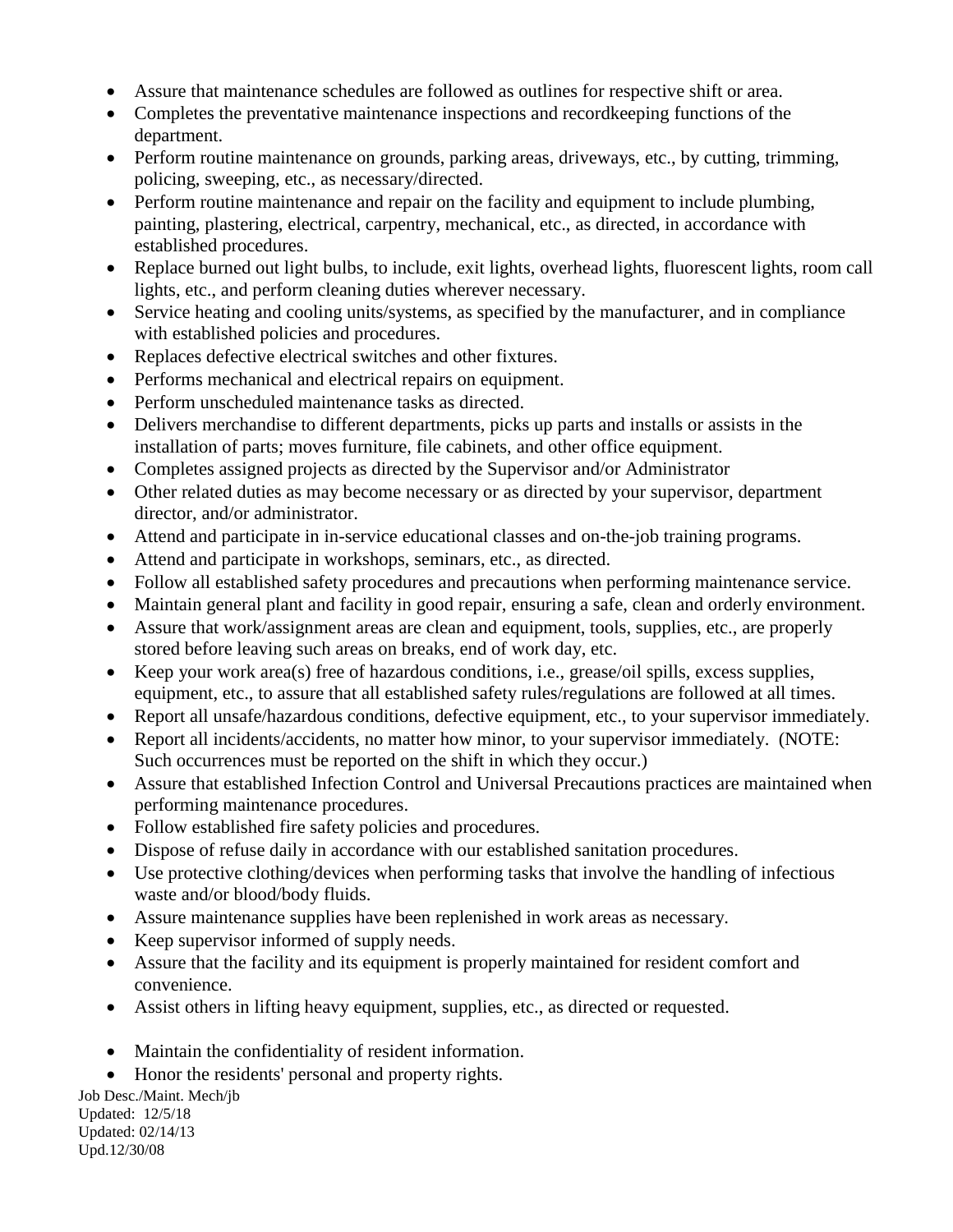- Knock before entering a resident's room.
- Turn in all found articles to your supervisor.

#### **WORKING CONDITIONS:**

- Work in all areas of the facility.
- Long-term care facility environment with exposure to infectious agents, chemical agents, and behavioral residents.
- Sits, stands, lifts, and moves intermittently during working hours.
- Is subject to frequent interruptions and may need to reschedule maintenance activities.
- Occasional working under distractions and difficult circumstances.
- Is involved with residents, personnel, visitors, government agencies/personnel, etc., under all conditions and circumstances.
- Is subject to hostile and emotionally upset residents, family members, etc.
- Communicates with maintenance personnel and other department personnel.
- Is subject to falls, burns from equipment, odors, etc., throughout the work day, as well as to reactions from dust, disinfectants, etc.
- May be exposed to infectious waste, diseases, conditions, etc., including HIV and Hepatitis B viruses.
- May be required to work in cramped spaces and in adverse weather conditions.
- Works beyond normal working hours, on weekends and in other positions temporarily, when necessary
- May be required to work on weekends and holidays.
- May be required to work on shifts other than the one for which hired.
- May be subject to on-call in case of emergency.

# **PHYSICAL AND SENSORY REQUIREMENTS:**

(With or Without the Aid of Mechanical Devices)

- Ability to exert moderate physical effort in sedentary to light work activity, typically involving some combination of stooping, kneeling, crouching, lifting, carrying, pushing and pulling.
- Ability to exert physical effort in moderate to heavy work, including lifting, carrying, pushing and pulling.
- Ability to operate applicable equipment and machines. Ability to handle, load, unload, move and guide materials using simple tools.
- Ability to coordinate eyes, hands, feet and limbs in performing semiskilled movements, such as assembling.
- Must be able to cope with the mental and emotional stress of the position.
- Must possess sight/hearing senses or use prosthetics that will enable these senses to function adequately so that the requirements of this position can be fully met.
- Must be able to relate to and work with ill, disabled, elderly, emotionally upset, and at times hostile people within the facility.
- Must be able to lift, push, pull, and move equipment, supplies, etc., in excess of 75 pounds.
- Must be able to assist in the evacuation of residents.

# **WORKING HOURS:**

Generally Monday – Friday, 7:00 am to 3:30 pm or 8:00 am to 4:30 pm; Rotating Weekends.

Job Desc./Maint. Mech/jb Updated: 12/5/18 Updated: 02/14/13 Upd.12/30/08